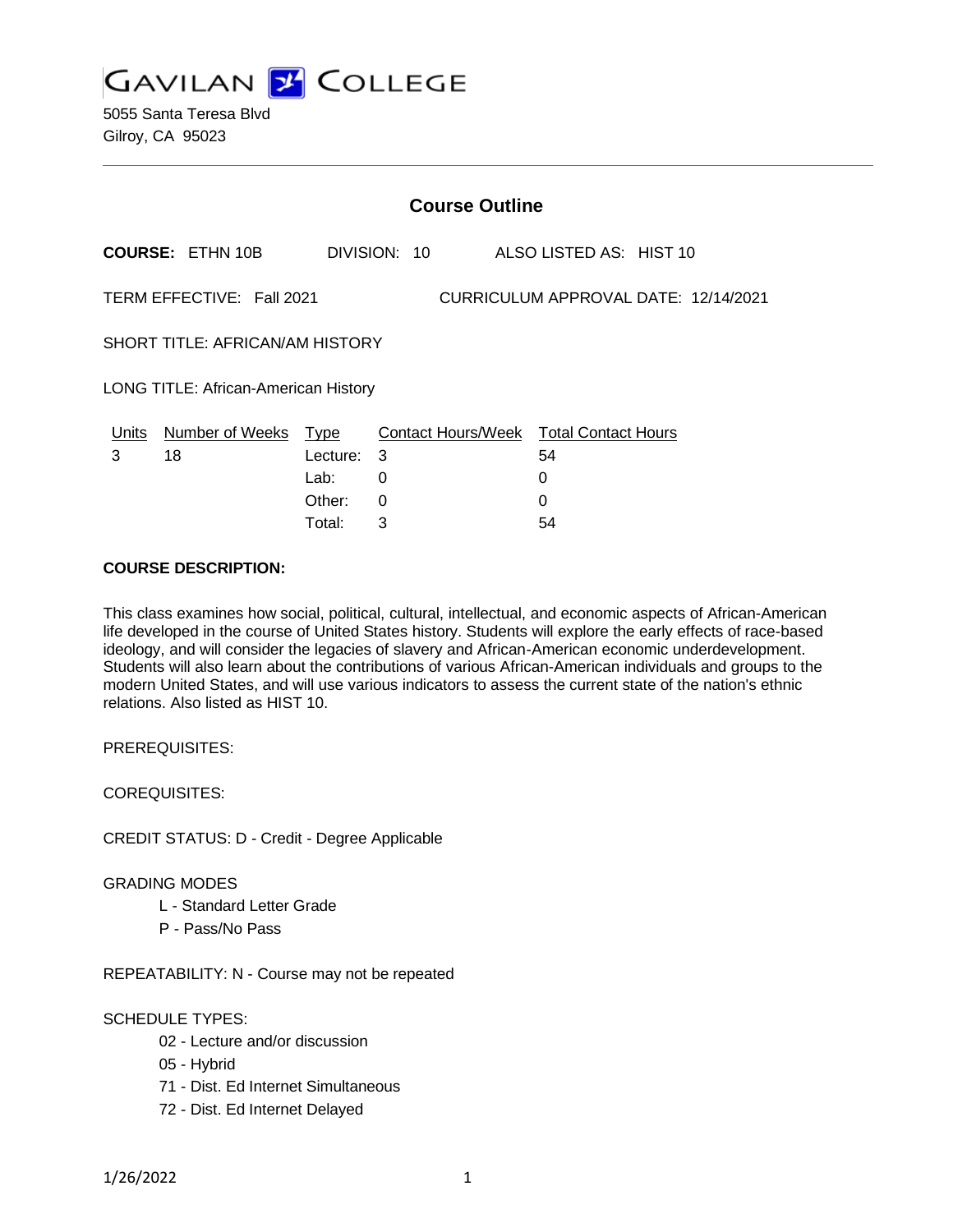# **STUDENT LEARNING OUTCOMES:**

By the end of this course, a student should:

1. Analyze and explain the changes in the lives of African-Americans that have and have not resulted from social, political, and economic change movements in the United States.

2. Explain the contributions of African-American individuals and groups to US history and society.

3. Summarize the contemporary social, cultural, and/or political struggles of Black and African American communities in the United States and the historical forces that contributed to them.

4. Demonstrate an understanding of the relationships between power, race/ethnicity, class, and gender in many aspects of life, particularly as they relate the African American experience

### **COURSE OBJECTIVES:**

By the end of this course, a student should:

1. Analyze and articulate concepts such as: race and racism, racialization, ethnicity, equity, eurocentrism, white supremacy, self-determination, decolonization, imperialism, settler colonialism, and anti-racism as analyzed in Ethnic Studies traditions.

2. Critically analyze the intersection of race and racism as they relate to class, gender, sexuality, national origin, immigration status, and/or tribal citizenship in African American communities.

3. Explain and assess how struggle, resistance, racial and social justice, solidarity, and liberation, has been experienced, enacted, and studied by African Americans and how they are relevant to current and structural issues.

4. Describe and actively engage with anti-racist and anti-colonial issues and the practices and movements in African American communities to build a just and equitable society.

5. Apply theory and knowledge produced by African American communities to describe the social struggles and movements of those groups with an emphasis on activism and empowerment.

## **CONTENT, STUDENT PERFORMANCE OBJECTIVES, OUT-OF-CLASS ASSIGNMENTS**

Curriculum Approval Date: 12/14/2021

**HOURS** 

- 3hrs. African origins.
- 3hrs. European contact, early enslavement by Europeans,and African responses.
- 3hrs. The Middle Passage. Arrival to the new worlds.
- 3hrs. The world the slaves made: slavery develops in the North and South. Early emancipationists.
- 3hrs. Revolution: The spirit of 76 and the slave masters' constitution.
- 3hrs. King Cotton, gin, and the development of sectional economies and politics.
- 3hrs. Why Sit Ye Here and Die? Slaves' voices. Masters' justifications. Freed peoples' dilemmas.
- 3hrs. Uncle Tom, Free Soil, and slave resistance.
- 3hrs. Seeing the Elephant: how Mr. Lincoln's Civil War became an Anti-Slavery crusade.
- 3hrs. Reconstruction, the splendid failure. Booker T.Washington's accommodations.
- 3hrs. Counter-Reconstruction and beyond. W.E.B. DuBois and the New Negro Movement. The Great migration, World War One and Race Riots.
- 3hrs. A night at the Apollo. The Harlem Renaissance and the Depression.
- 3hrs. WWII and postwar discontent; a new ballgame.
- 3hrs. From Montgomery to Berkeley. The African-American freedom struggle.
- 3hrs. The legacy of the 1960s.
- 3hrs. The contemporary African-American experience.
- 4hrs. The contemporary African-American experience.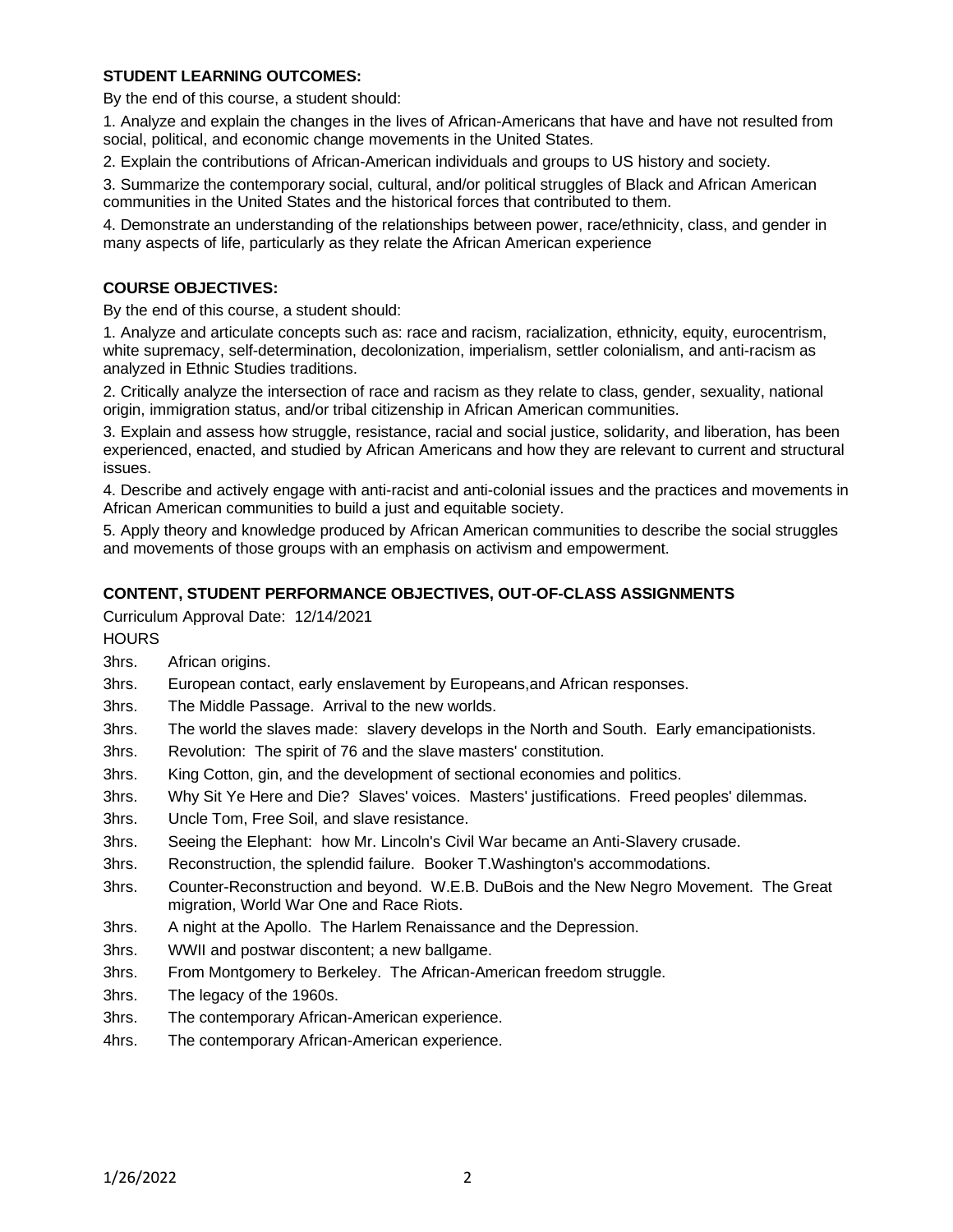## 2 Final exam.

Students will learn the early history of humankind in Africa, the cradle of civilization. Students will evaluate the development of various African civilizations and social models. Students will be able to demonstrate some achievements of early African peoples. Students will be able to explain trade routes, war spoils, traditions, civil and legal systems, and religious animism. Students will understand basic geo-political divisions of the African continent prior to 1500.

Students will understand how and why Europeans came into contact with the African continent. Students will assess the reasons why an intercontinental slave trade developed and thrived. Students will compare African slavery with European slavery. Students will be able to explain how and why the nascent slave trade grew in importance during the 16th century.

Students will be able to detail what conditions Africans encountered upon being captured, and why. Students will express views on contemporary debates regarding appropriate restoration of prisons such as El Mina. Students will demonstrate understanding of the gender ratio in the slave trade, and will hypothesize explanations for the high death rate of Africans during the Middle Passage. Students will be able to explain how slave owners might differ under the differing cultures of the British, Spanish, Portuguese and French Americas. Students will understand the economic and psychological basis for early laws against black-white mixing in the British colonies. Students will be able to discuss examples of early and later African resistance to enslavement, and to judge their success and failure.

Students will study gender and regional differences in the way slaves and freed people were integrated. Students will understand how slave-master dynamics could be influenced by a variety of variables, including the white fear of miscegenation. students will be able to discuss various aspects of African-American culture derived from slave societies. Students will look at the early contributions of African-descended slaves, servants and freedmen

in building a colonial economy. Students will consider appeals by early abolitionists. Students will examine the complex relationships between slaves and indigenous Americans.

Students will understand the important roles played by African-descended people on both sides during the US revolutionary war. Students will examine the language of the rights of man as it was and was not applied to slaves by Enlightenment thinkers. Students will judge the constitution in terms of its treatment of slaves, and will generate alternative treatments that might have been appropriate to the time. Students will study the emergence of the free community in Boston in order to understand what challenges faced African-Americans in the north.

Students will understand how cotton was grown, picked and sold in order to measure the impact of new technologies upon the US economy. Students will understand the context for increasing numbers of slave uprisings, including that in Haiti. Students will be able to explain the political crisis developing in Congress between North and South. Students will contrast the cultures of plantations growing tobacco, rice, sugar, and cotton, and the corresponding socialization by masters and overseers.Students will be able to explain various aspects of Southern slave culture as they developed.

Students will demonstrate awareness of several aspects of everyday life for slaves: diet, clothing, childhood, health, sexual exploitation, and work. Students will be able to explain how religious experience both aided and retarded the consciousness among slaves of their possibilities. Students will examine the fate of slave families, and of the "in between" children common upon plantations. Students will offer justifications for the impact of Nat Turner's and other rebellions. Students will learn of freed people who worked for emancipation, and will assess their role as radicalizers in the movements. Students will evaluate various proposals for colonization, manumission, and emancipation. Students will understand the centrality of the Black church to all community efforts in the 19th century. Students will read masters' justifications of slave holding and will apply standards of logic to their arguments.

Students will be able to explain the reasons underlying a rising tide of violence and racism in the 1840s-50. Students will understand the slavery gag rule in Congress, and the way in which it was finally defeated. Students will evaluate the contributions of black, white, and mixed abolition groups, and assess various groups' responses to pressure for gender and ethnic integration. Students will be able to explain the development of the Black churches and to discuss their impact upon freed and slave populations. Students will evaluate calls for Black militance against more moderate tactics, and will explain the vision of Black nationalism prevalent in the 1850s. Students will express opinions regarding the effectiveness of various forms of slave resistance. Students will be called upon to delineate major political positions taken by whites regarding free vs. slave state additions to the union. Students will trace the development and results of the 1850 Compromise, including the Fugitive Slave Act.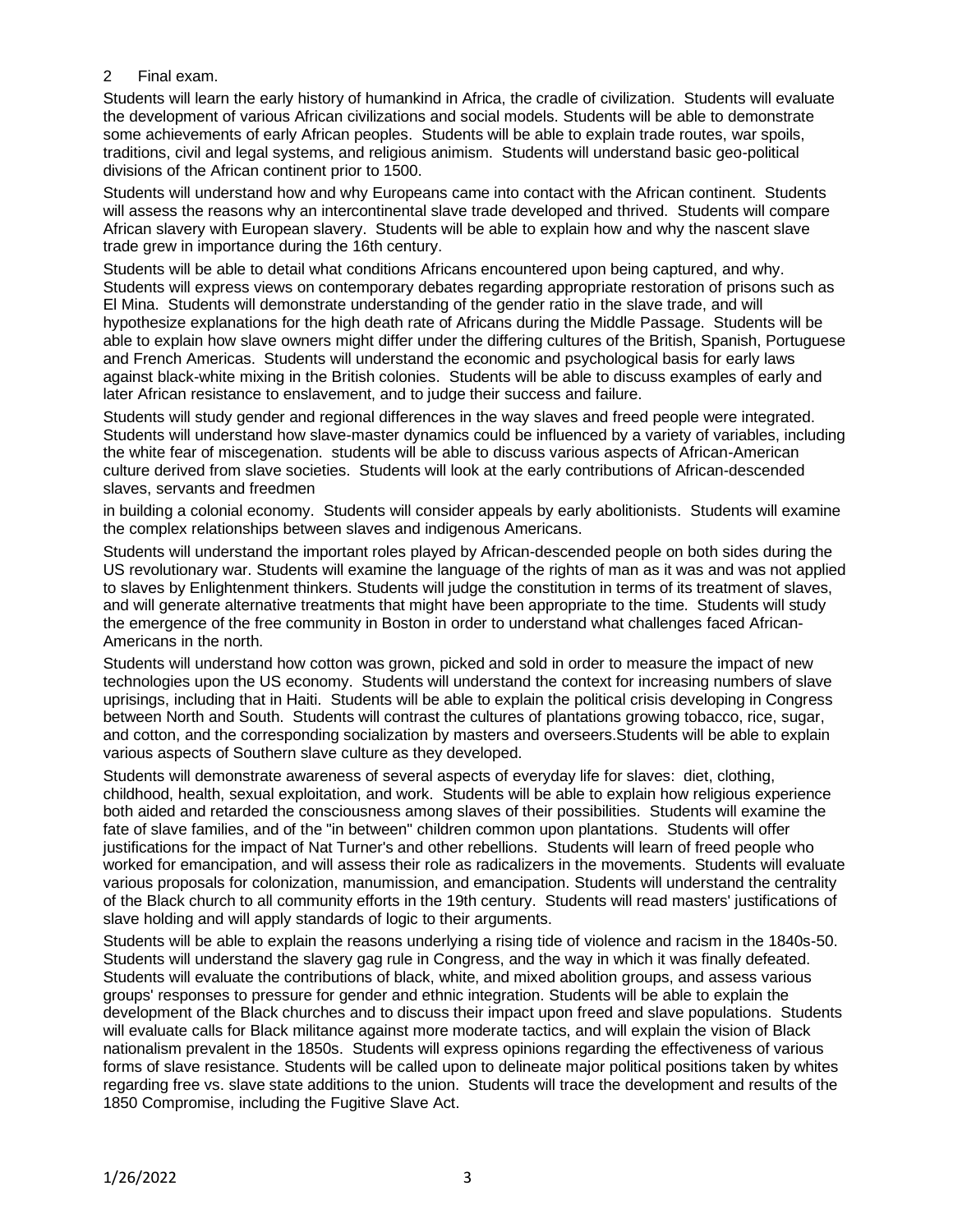Students will evaluate John Brown's tactics, using information available at the time and information available today. Students will assess the impact of A. Lincoln's election, and understand popular Black response to it. Students will understand why Blacks were rejected early on by the Union as soldiers. Students will trace the evolution of the Emancipation Proclamation, learn its contents, and assess its value as a war tactic and as a measure for human rights. Students will learn what kinds of combat roles African-American volunteers and regiments played, and how their presence in the Union Army triggered various white reactions. Students will learn of various individuals outstanding in their service to the Union Army. Students will understand the phenomenon of slaves serving in the Southern Army. Students will discuss the impact of emancipation upon various African-descended groups.

Students will understand various visions of reconstruction, and the politics that motivated them. Students will learn of the Freedman's Bureau's limitations and services, and will asses the political and social reasons for its decline. Students will look at advances made locally by African-Americans after the war, and at state and federal advances. Students will study the content and motivation behind Black Codes, and assess their impact upon African-American enterprise and activity. Students will evaluate the accommodation of Booker T. Washington and generate hypotheses regarding his widespread popularity. Students will judge the impact of the Ku Klux Klan, past and present and suggest methods of control that might have curtailed its activity. Students will determine how and why Reconstruction ended.

Students will evaluate what freedoms and possibilities were left to Blacks at the turn of the 20th century. Students will trace the geographic-economic migrations of African-Americans in the Early 20th century. Students will be able to explain the contributions of W.E.B. DuBois to sociology, political thought, and the African-American Diaspora community. Students will learn what roles were available to African-Americans during the war, and what tensions and difficulties greeted them upon their return to the US. Students will assess the effectiveness of selective racial violence in keeping African-American communities passive.

Students will be able to identify and explain various works of art, music, poetry, dance, and folklore associated with the Harlem Renaissance. Students will explain the development, maturation, and appropriation of Black culture in a white context. Students will contrast opportunities and culture as they developed on the east and west coasts. Students will be able to explain the role Harlem played in Black life and imagination, and to assess the impact of the Garvey movement upon Black thought and action.Students will trace the effects of the Great Depression upon Northerners and Southerners. Students will discuss Black activism and self-help as well as government relief to the African-American community. Students will be able to explain the intricacies of sharecropping and its political and economic importance in the south. Students will assess the impact of institutions such as the NAACP, the Communist Party, labor unions. Students will discuss the ethics of the Tuskegee Institute experiments upon the African-American community.

Students will understand the motives of the March on Washington movement. Students will discuss the reasons for segregation in the US military, and study the successes and failures of gradual desegregation. Students will evaluate the role of Black workers on the home front, and hypothesize as to causes of race riots like that in Detroit 1943. Students will evaluate the post-WWII nationalist movements worldwide in relation to their impact upon African-Americans. Students will understand the appeal of popular athletes such as Joe Louis and Jackie Robinson. Students will learn the background of the 1954 Supreme Court Case Brown vs.Topeka Board of Education, and understand its impact.

Students will understand why Montgomery marked a new beginning for the African-American freedom struggle. Students will evaluate the role of women in the bus boycott. Students will understand Martin Luther King's role and that of the Southern Christian Leadership Conference in making social change. Students will assess the effectiveness of various movement tactics, including armed self-defense and nonviolent resistance, in winning social desegregation and other concessions. Students will discuss the origins of the March on Washington, the Civil Rights Act, and the Freedom Summer as elements contributing to the tinderbox of related and distinct issues during the 1960s.

Students will assess the pivotal contributions of various African-American leaders and thinkers including Malcolm X and Fannie Lou Hamer. Students will understand the motivations of and efforts made by the emerging Black Nationalist movement and look at various related movements for prisoners' rights, inner-city services, and cultural autonomy. Students will evaluate Martin Luther King's early and later strategies and political positions. Students will assess the impact of increasing numbers of Black elected officials and local political power structures. Students will understand various of the Black arts movements and define the second phase of the Black student movement.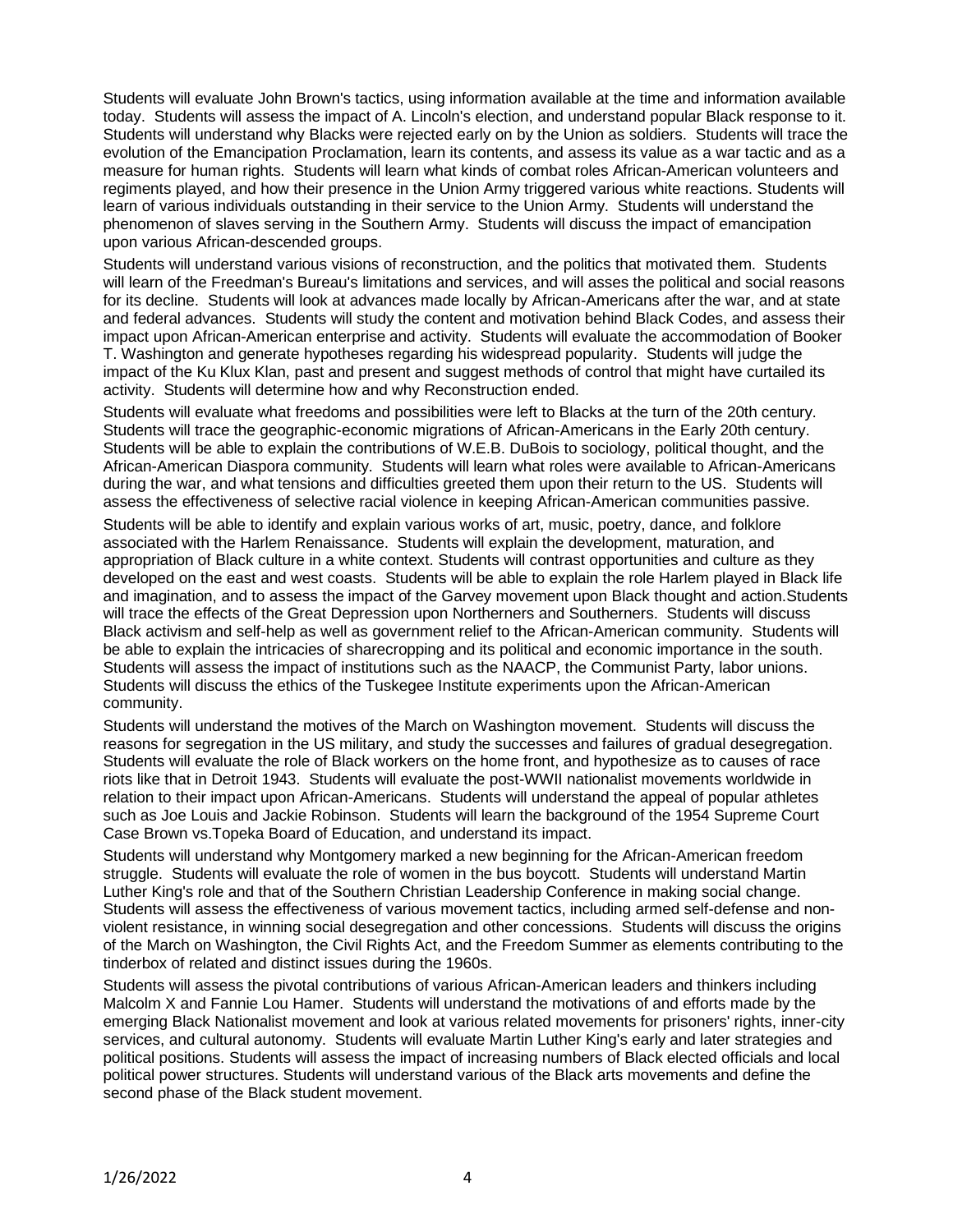Students will assess the impact of the African-American vote, culture, and economic status within the Diaspora community and in the United States as a whole. Students will evaluate the phenomena of Black conservatives during the 1980s and 90s.Students will explain the backlash against affirmative action with reference to other social and economic changes. Students will study the popular Rainbow Coalition and generate reasons for its successes and failures. Students will attempt to determine what issues will be important in coming decades to the African-American community. Final exam.

### **METHODS OF INSTRUCTION:**

Methods of instruction may include: Assigned Readings, class discussion and exercises, lecture, cooperative learning groups, oral history assignments, guest speakers, research in library and online, films and videos when appropriate

## **OUT OF CLASS ASSIGNMENTS:**

Required Outside Hours: 50 Assignment Description: Reading Assignments

Students will complete readings from the assigned texts and other assigned materials.

Required Outside Hours: 58

Assignment Description:

Written Assignments

Assignments may include: written reading responses, research papers, analysis of ethnographies, film responses, and group discussion forums.

## **METHODS OF EVALUATION:**

Objective examinations Percent of total grade: 50.00 % May include Multiple-choice and essay quizzes and exams Writing assignments Percent of total grade: 50.00 % May include essays, response papers, journals, research papers, and other written work.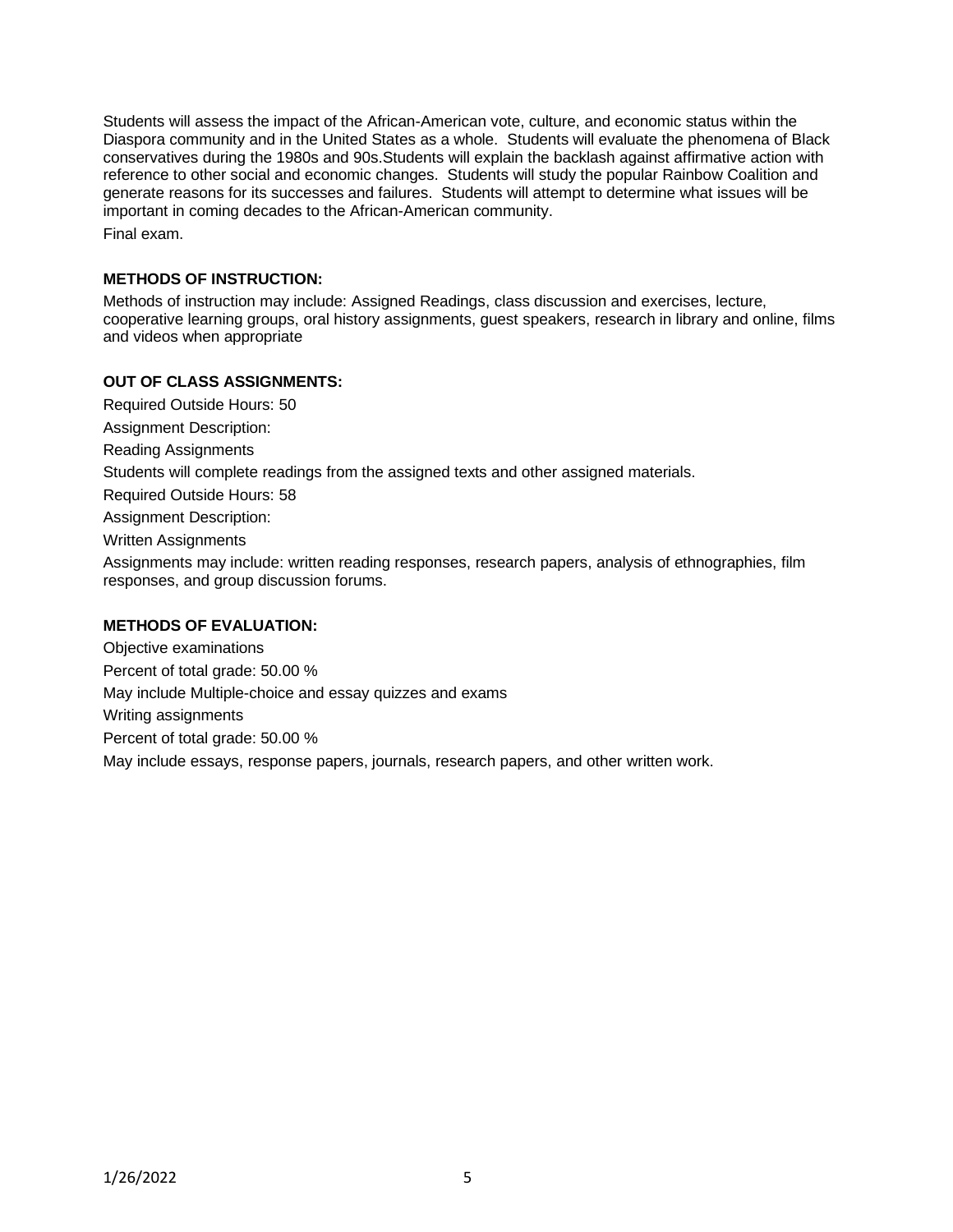# **REPRESENTATIVE TEXTBOOKS:**

Franklin, John Hope & Higginbotham, Evelyn. From Slavery to Freedom: A History of African Americans, 10th Edition. NY: McGraw Hill,2020. ISBN: 9780073513348 Reading Level of Text, Grade: 12 Verified by: N Park Recommended Representative Textbooks Painter, Nell Irvin. Creating Black Americans: African-American History and Its Meanings, 1619 to the Present . Oxford: Oxford University Press,2006. This is considered a classic text in the field. ISBN: 978-0195137569 Reading Level of Text, Grade: 12 Verified by: N Park

## **RECOMMENDED MATERIALS:**

White, Deborah Gray, Mia Bay, and Waldo E. Martin, Jr., eds. Freedom on My Mind: A History of African Americans. Boston: Bedford St. Martin?s, 2013.

Berry, Diana and Gross, Kali. 2020. A Black Women's History of the United States. Penguin Random House.

Washington, Booker T. Up From Slavery. DuBois, W.E.B. The Souls of Black Folk

Walker, Alice. Meridian.